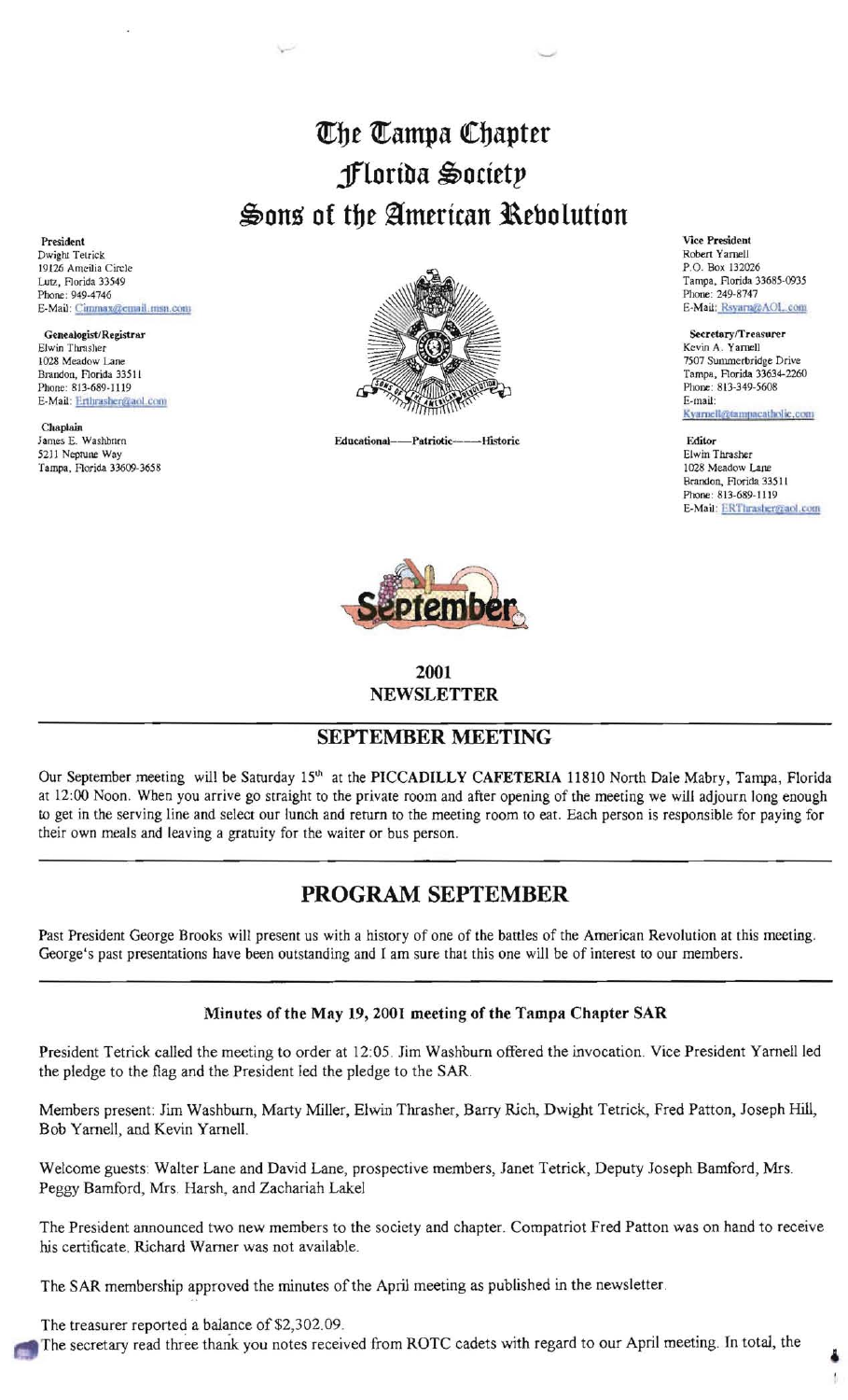chapter presented 7 Jr. ROTC medals and 3 Sr. ROTC medals this past year.

The secretary gave a brief overview of the arrangements for the State Society Summer BOM to be held August 10-11, 2001. All is proceeding on track. A chapter board of governors meeting was set for July 12, 6:30pm at Tampa Catholic High School to finalize the arrangements.

Finally, the secretary reported that he'd accepted the position of state chairman of the Knight Essay contest.

Vice President Yarnell introduced Zachariah Lakel, the winner of our chapter essay contest. Zachariah is a junior at Berkeley Prep. He read his essay for the chapter, which was well received. Secretary Yarnell then announced that Zachariah had placed 2<sup>nd</sup> in the state contest. Thus, President Tetrick was able to present to Zachariah both a certificate for his chapter win, and a \$600.00 check for his 2<sup>nd</sup> place state finish.

There being no other business the meeting recessed for lunch.

President Tetrick reconvened the meeting and introduced Joseph Bamford, Administrative Chief of the Lutz Volunteer Fire Department. Mr. Bamford comes from a family of firefighters. He has been with the Lutz Fire Department for 33 years. President Tetrick read a letter of recommendation from Ed Davis, Chief of the department.

Mr. Bamford then made a few remarks with regard to his personal history and his duties at the department. His talk was most interesting and was well received. A brief question and answer session followed

President Tetrick led the recessional and Jim Washburn gave the benediction. The meeting adjourned at 1:40.

Respectfully submitted,

Kevin Yarnell Chapter Secretary September

President's Message

"Congratulation" are in order for Kevin Yarnell, (Secretary / Treasurer, Tampa Chapter FLSSAR) because of his outstanding performance. Coordinating the activities of the Florida Society Sons of the American Revolution summer 2001 Board of Managers meeting, held at the Radisson Botel in Tampa, August 10-11. His planning for hotel rooms, meeting rooms, hospitality suite, and a delectable dinner menu made for a very prestigious event. I received numerous complements from many of the Compatriots and their wives about the location, accommodations, cuisine, and service.

Supported by Robert Varnell, (Vice President, Tampa Chapter FLSSAR) in amassing literature about Tampa, for the distinguished "guest presentation folders" that were provided to all ofthe attending members. Compatriots Jack Bolen and Fred Patton assisted Kevin and Robert Yarnell in greeting guests at the BOM registration desk. Special thanks to all of these gentlemen for contributing their time and talents in creating a very memorable BOM meeting.

Dwight Tetrick, President Tampa Chapter, FLSSAR

#### A few thoughts about the State Society Summer Board of Management Meeting

As the reader is aware, our chapter agreed to host the summer BOM, August 10-11. We were a bit hesitant at first to accept but upon research and reflection the Board of Governors decided that this was possible with our limited manpower. In hind sight it would have been nice to know all the details up front, but even things we found out about at the eleventh hour weren't that difficult to accomplish. the reader is aware, our chapter agreed to host the summer BOM, August 10-11. We were a bit hesit<br>that upon research and reflection the Board of Governors decided that this was possible with our l<br>in hind sight it would ha

The event was held at the Radisson at Sabal Park just off 1-75. The staff at the hotel was wonderful in every rospect. I ask, we nassed the roser uncerdentative for booking rooms due to the hite univel of the Punnol magazine. Then the meeting rooms underwent some change. Finally, we altered the count for the Friday night dinner at least six times in  $\mu = \mu_{\rm max} = \mu_{\rm max} = \mu_{\rm max} = \mu_{\rm max} = 1 - \mu_{\rm max} = 1 - \mu_{\rm max} = 1 - \mu_{\rm max} = 1 - \mu_{\rm max} = 1 - \mu_{\rm max} = 1 - \mu_{\rm max} = 1 - \mu_{\rm max} = 1 - \mu_{\rm max} = 1 - \mu_{\rm max} = 1 - \mu_{\rm max} = 1 - \mu_{\rm max} = 1 - \mu_{\rm max} = 1 - \mu_{\rm max} = 1 - \mu_{\rm max} = 1 - \mu_{\rm max} = 1 - \mu_{\rm max} = 1 - \mu_{\rm max$ 

I'm indebted to many who helped out with details. Elwin Thrasher originally suggested the Radisson. Bob was able to pick up some very also brochares for our registration packet and secured an excellent speaker for Priday night. Dwight was able to nail down the story of "the inventory" and make arrangements for the ladies of the Clearwater SAR thapter to host the hospitality room. He also was gracious in his continual offers of assistance with detail work. Bob, Fred Patton, Jack Bolen, and Dwight all helped with the registration table leaving me to trouble shoot with the state otticers.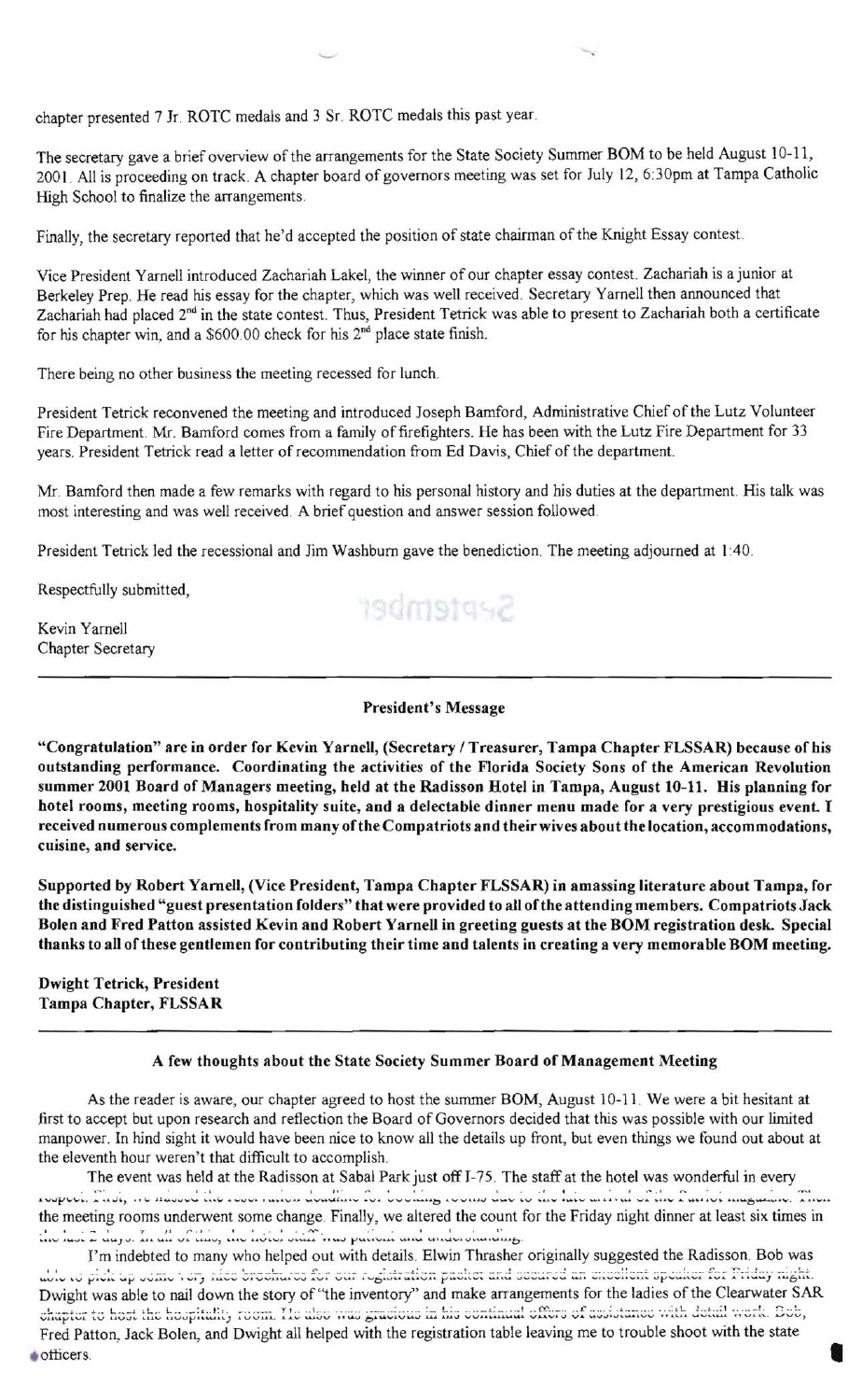I trust you'll be pleased to read that we received many complements for the arrangements. Several members told us the hospitality suit was the best they'd ever experienced and our registration packet was positively highlighted at the Saturday morning meeting.

The chapter will also be pleased to learn that the experience didn't hurt our treasury at all. In the end, we came out dead even with regard to the money. The state treasurer was especially pleased since, evidently, this is not always the case.

All in all, the effort was worthwhile and a considerable success. I think we can all be proud of the results.

Kevin Yamell